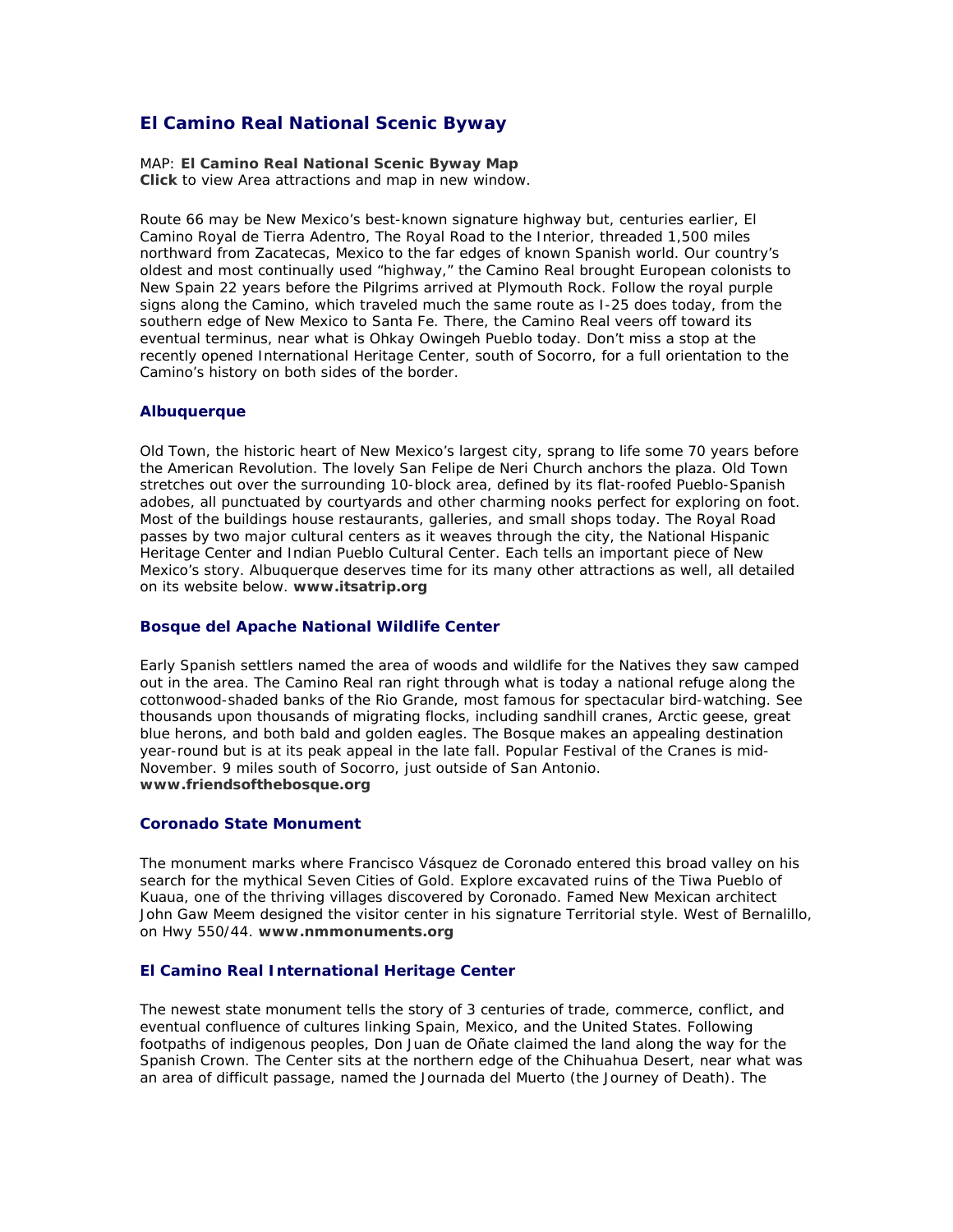exhibits include many remnants from treks along this early highway. 35 miles south of Socorro, off of I-25 at exit 115. **[www.nmmonuments.org](http://www.nmmonuments.org/)**

## **Elephant Butte Lake State Park**

Encompassing the largest lake in New Mexico, the park sits outside Truth or Consequences, and is New Mexico's main water sports destination, with boating, fishing, water-skiing, canoeing, swimming, and more. The 40-mile long reservoir was created by damming a portion of the Rio Grande for irrigation and flood control. Along with 200 miles of shoreline, sandy beaches, and quiet coves, "The Butte" offers enough open water for cabin cruisers and houseboats, and full-service marinas to attend to them. The lake gets its name from a rock formation that resembles an elephant, at least to some observers who see the left side of its head, with a prominent ear, and its trunk curled by a foot. The butte formation, actually the eroded core of an ancient volcano, rises up in the lake's center, just northeast of the dam. The area was once the hunting ground of the fearsome tyrannosaurus Rex, largest land-dwelling predator of all time. The park's visitor center contains interpretive exhibits of the geology, history, and ecology of the area. Elephant Butte.

**<http://www.emnrd.state.nm.us/PRD/elephant.htm>**

## **Española**

Between the Jemez Mountains and the Truchas Peaks, the city of Española sits in the valley where Don Juan de Oñate declared New Spain's first capital in 1598. **[www.espanolaonline.com](http://www.espanolaonline.com/)**

## **Fort Craig National Historic Site**

Fort Craig, was one of the eight forts situated along the primary north-south road in the Rio Grande Valley. Constructed in 1854, it was one of the largest and most important forts west of the Mississippi. Fort Craig was the epicenter of the largest U.S. Civil War battle in the Southwest. The battle involved thousands of Union and Confederate troops, many of them New Mexico volunteers under the command of Kit Carson. Troops from Fort Craig included companies of Buffalo Soldiers who were garrisoned here while involved in struggles with Native Americans, deemed at the time to be hostile. Ruins sit at what was the northern end of the Journey of the Dead, one of the toughest traverses along the Camino Real. 45 miles north of Truth or Consequences, accessed from I-25 via either exit 115 (driving north) or 124 (driving south). **[www.blm.gov/nm/st/en/prog/recreation/socorro/fort\\_craig/.html](http://www.blm.gov/nm/st/en/prog/recreation/socorro/fort_craig.html)** 

## **Fort Selden State Monument**

The US Army established Fort Selden in 1865 in an effort to bring peace to the south central region of present-day New Mexico. Built on the banks of the Rio Grande, this adobe fort housed units of the U.S. Infantry and Cavalry charged with protecting settlers and travelers in the Mesilla Valley from desperados and Apache Indians. Several of the units stationed at the fort were famed Buffalo Soldiers. The young Douglas MacArthur called the fort home while his father was post commander in the late 1880s, shortly before the fort was decommissioned. At the southern end of the Journey of the Dead, one of the toughest traverses along the Camino Real. Radium Springs, 13 miles north of Las Cruces off I-25. **[www.nmmonuments.org](http://www.nmmonuments.org/)**

### **Las Cruces**

The booming southern city of Las Cruces ("the crosses") may have been named for crosses on the graves of unfortunate travelers on El Camino Real. The Mesquite Street original townsite, with its small adobe houses painted in bright hues, was laid out in 1849 by the U.S. Army in an attempt to protect local communities and travelers. Casa Colonial at the Farm and Ranch